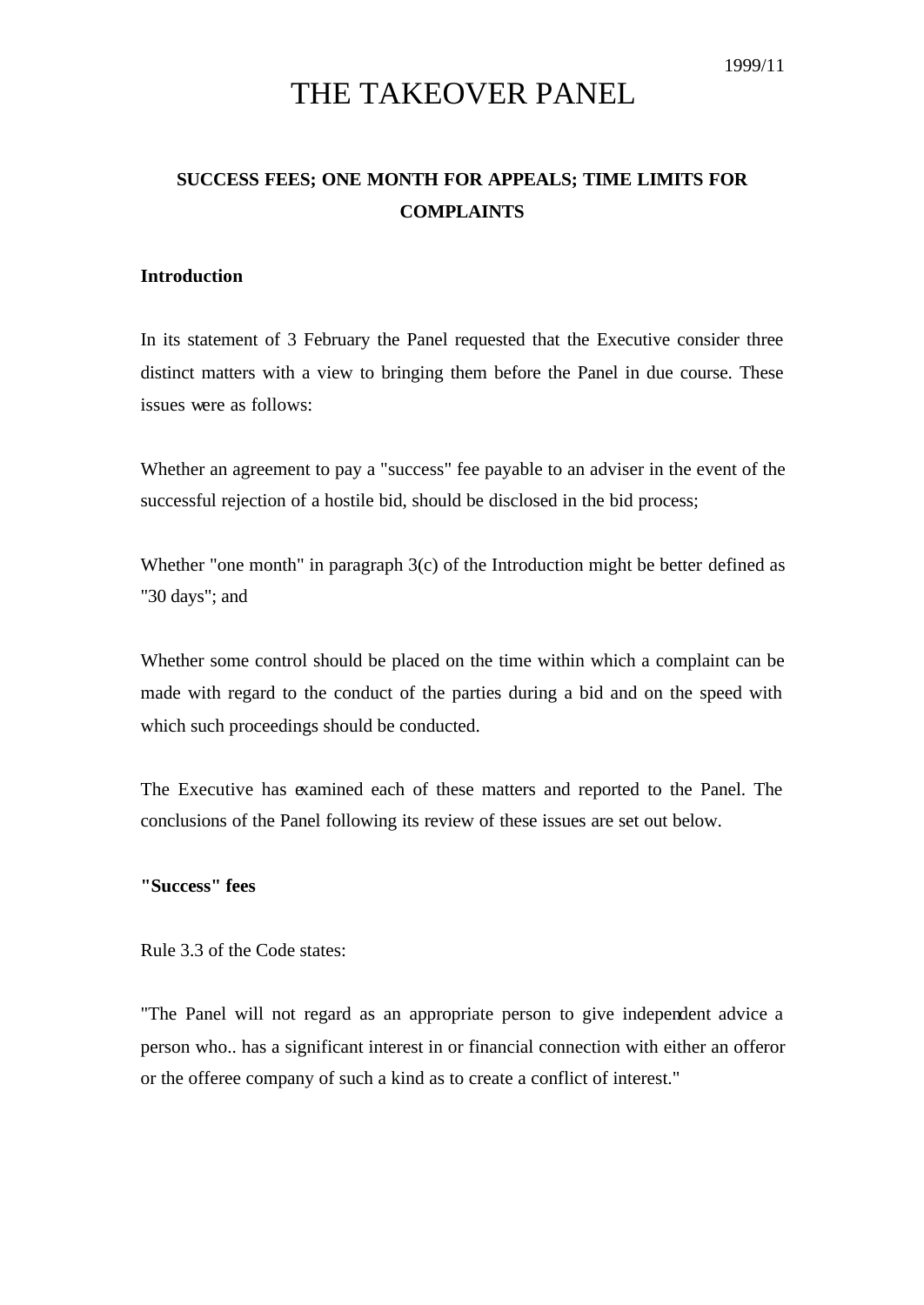Arrangements which reward an adviser to the offeree dependent on failure of a hostile offer, irrespective of the offer price, give rise to, or create the perception of, an actual or potential conflict of interest. In these circumstances, the adviser will normally be disqualified from acting as independent Rule 3 adviser. Similar considerations will apply to any fee payable on failure of an offer below an unrealistically high price. The Executive should be consulted in any case of doubt. The Panel may in appropriate cases require disclosure in the offer documentation to enable the arrangements to be subjected to public scrutiny.

Appropriate amendments to the Code will be published in due course.

## **"One month" for appeal**

The Panel considers that there should be no change to the requirement in paragraph 3(c) of the Introduction to the Code to notify an appeal at the latest within one month of the event giving rise to it, normally being the date of the relevant ruling by the Executive. "One month" is generally understood to mean one calendar month and although that period may vary in length this has not given rise to difficulties in practice.

#### **Time limits for complaints**

If a complaint is to be made that the Code has been breached, it must be made promptly. Delay may result in the Executive declining to investigate the complaint. However, the Panel has concluded that it is not appropriate to introduce a fixed time limit for the making of complaints.

The Executive already has a broad discretion as to when it may decline to investigate a matter. It may exercise this discretion if, for example, a complaint appears to be frivolous or vexatious, or a matter is raised very late and is deemed insufficiently material to warrant investigation. On this basis, specific time limits for bringing